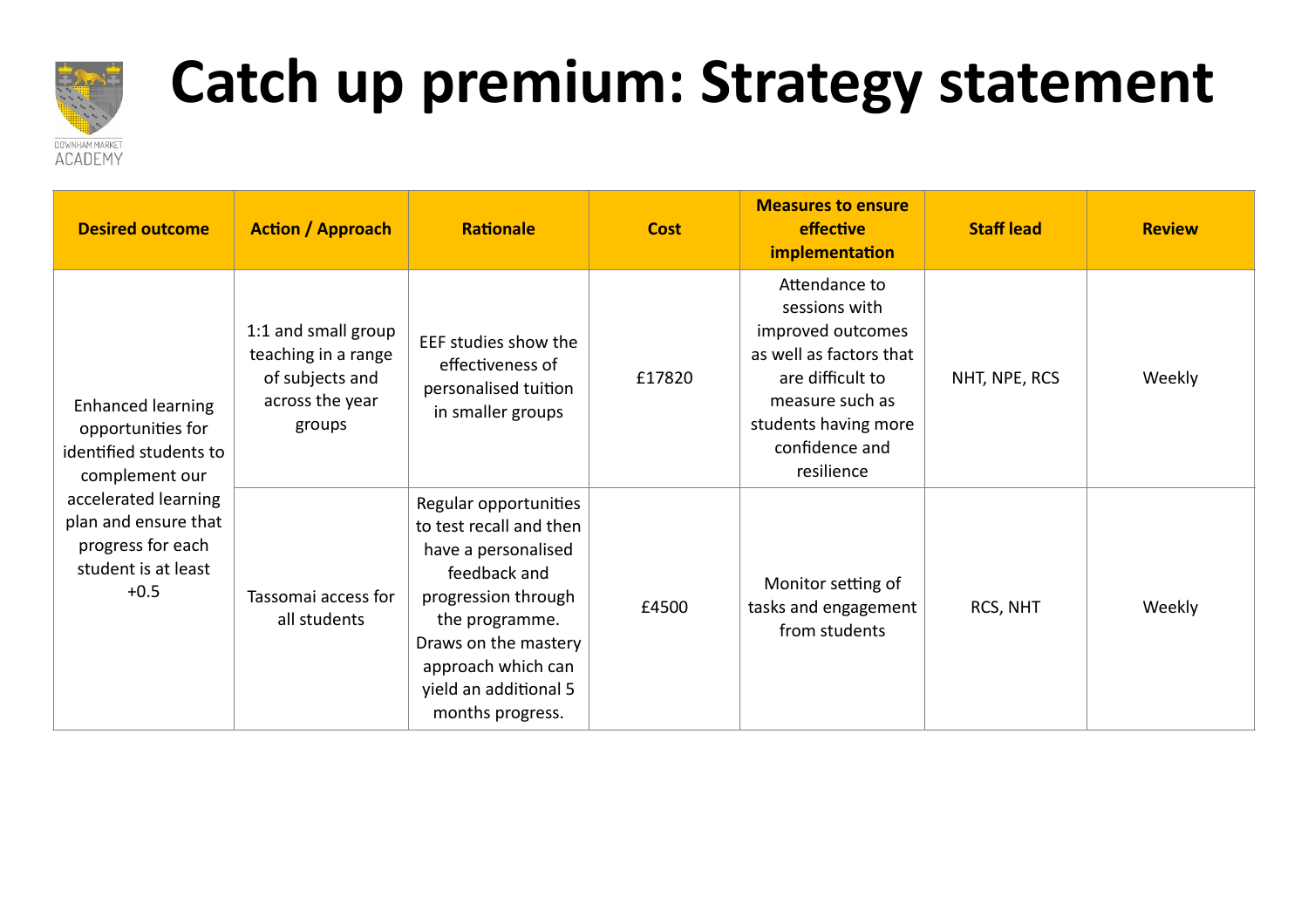| Greater access to<br>extra lessons and<br>extracurricular<br>opportunities to<br>allow students access<br>and enhance their<br>experience at DMA | Provision of "late<br>buses"                         | ~60% of students<br>arrive/leave by bus<br>which can limit their<br>ability to take part in<br>extra lessons or<br>extracurricular clubs<br>at the end of the day | £36000 | Monitor uptake<br>Contact families,<br>particularly<br>disadvantaged and<br>SEND via pastoral<br>team to encourage<br>participation | RCS, MRS, MED | Weekly  |
|--------------------------------------------------------------------------------------------------------------------------------------------------|------------------------------------------------------|-------------------------------------------------------------------------------------------------------------------------------------------------------------------|--------|-------------------------------------------------------------------------------------------------------------------------------------|---------------|---------|
| Improve mental<br>wellbeing of students                                                                                                          | Provide activities to<br>promote social<br>wellbeing | Some students have<br>struggled with social<br>interaction since<br>returning so providing<br>structured activities<br>and spaces will help                       | £7000  | Feedback from<br>students via Student<br>Council                                                                                    | JSA, MRS, MED | Ongoing |
|                                                                                                                                                  | Provide counselling<br>via the YMCA service          | Waiting lists for NHS<br>counselling services<br>are now even longer<br>than normal so<br>having access to<br>regular counselling<br>for students is<br>needed    | £3000  | Feedback from<br>individual students                                                                                                | <b>MED</b>    | Weekly  |
| Improve engagement<br>and behaviour of<br>selected individuals                                                                                   | Source alternative<br>provision                      | Those who have<br>struggled to return to<br>school routines are<br>supported and<br>challenged                                                                    | £8000  | Improved behaviour,<br>attendance and<br>engagement                                                                                 | DHT, MED      | Weekly  |
|                                                                                                                                                  | High impact 1:1<br>support to improve<br>behaviour   | For some students,<br>behaviour and<br>attitudes are<br>entrenched and<br>complex and need<br>specialist support                                                  | £1000  | Improved behaviour<br>and engagement in<br>school                                                                                   | DHT, MED      | Weekly  |